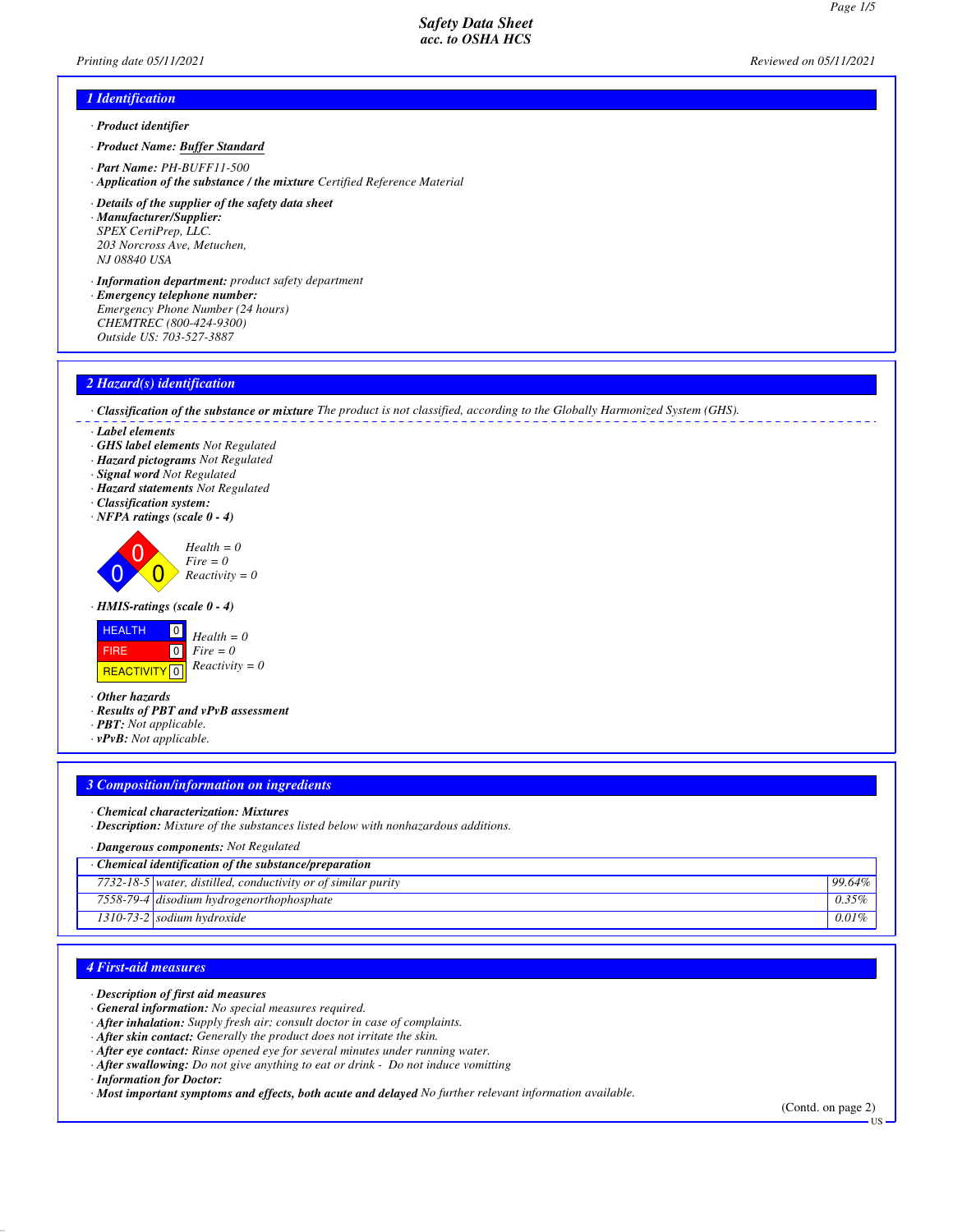*Printing date 05/11/2021 Reviewed on 05/11/2021*

## *Product Name: Buffer Standard*

*· Indication of any immediate medical attention and special treatment needed No further relevant information available.*

## *5 Fire-fighting measures*

- *· Extinguishing media*
- *· Suitable extinguishing agents: Use fire fighting measures that suit the environment.*
- *· Special hazards arising from the substance or mixture No further relevant information available.*
- *· Advice for firefighters*
- *· Protective equipment: No special measures required.*

#### *6 Accidental release measures*

- *· Personal precautions, protective equipment and emergency procedures Not required.*
- *· Environmental precautions: Dilute with plenty of water.*
- *· Methods and material for containment and cleaning up:*
- *Absorb with liquid-binding material (sand, diatomite, acid binders, universal binders, sawdust).*
- *· Reference to other sections*
- *See Section 7 for information on safe handling.*
- *See Section 8 for information on personal protection equipment.*
- *See Section 13 for disposal information.*
- *· Protective Action Criteria for Chemicals*

## *· PAC-1:*

*1310-73-2 sodium hydroxide 0.5 mg/m³*

*· PAC-2:*

*1310-73-2 sodium hydroxide 5 mg/m³*

- *· PAC-3:*
- *1310-73-2 sodium hydroxide 50 mg/m³*

## *7 Handling and storage*

- *· Handling:*
- *· Precautions for safe handling*
- *No special measures required.*
- *Follow good laboratory practices.*
- *· Information about protection against explosions and fires: No special measures required.*
- *· Conditions for safe storage, including any incompatibilities*
- *· Storage:*
- *· Requirements to be met by storerooms and receptacles: No special requirements.*
- *· Information about storage in one common storage facility: Not required.*
- *· Further information about storage conditions: None.*
- *· Specific end use(s) No further relevant information available.*

#### *8 Exposure controls/personal protection*

*· Additional information about design of technical systems: No further data; see item 7.*

- *· Control parameters*
- *· Components with limit values that require monitoring at the workplace:*
- *The product does not contain any relevant quantities of materials with critical values that have to be monitored at the workplace.*
- *· Additional information: The lists that were valid during the creation were used as basis.*
- *· Exposure controls*
- *· Personal protective equipment:*
- *· General protective and hygienic measures: The usual precautionary measures for handling chemicals should be followed.*
- *· Respiratory protection: Not required.*
- *· Protection of hands:*
- *The glove material has to be impermeable and resistant to the product/ the substance/ the preparation.*
- *Due to missing tests no recommendation to the glove material can be given for the product/ the preparation/ the chemical mixture.*

*Selection of the glove material on consideration of the penetration times, rates of diffusion and the degradation*

*· Material of gloves*

*The selection of the suitable gloves does not only depend on the material, but also on further marks of quality and varies from manufacturer to manufacturer. As the product is a preparation of several substances, the resistance of the glove material can not be calculated in advance and has therefore to be checked prior to the application.*

US

(Contd. of page 1)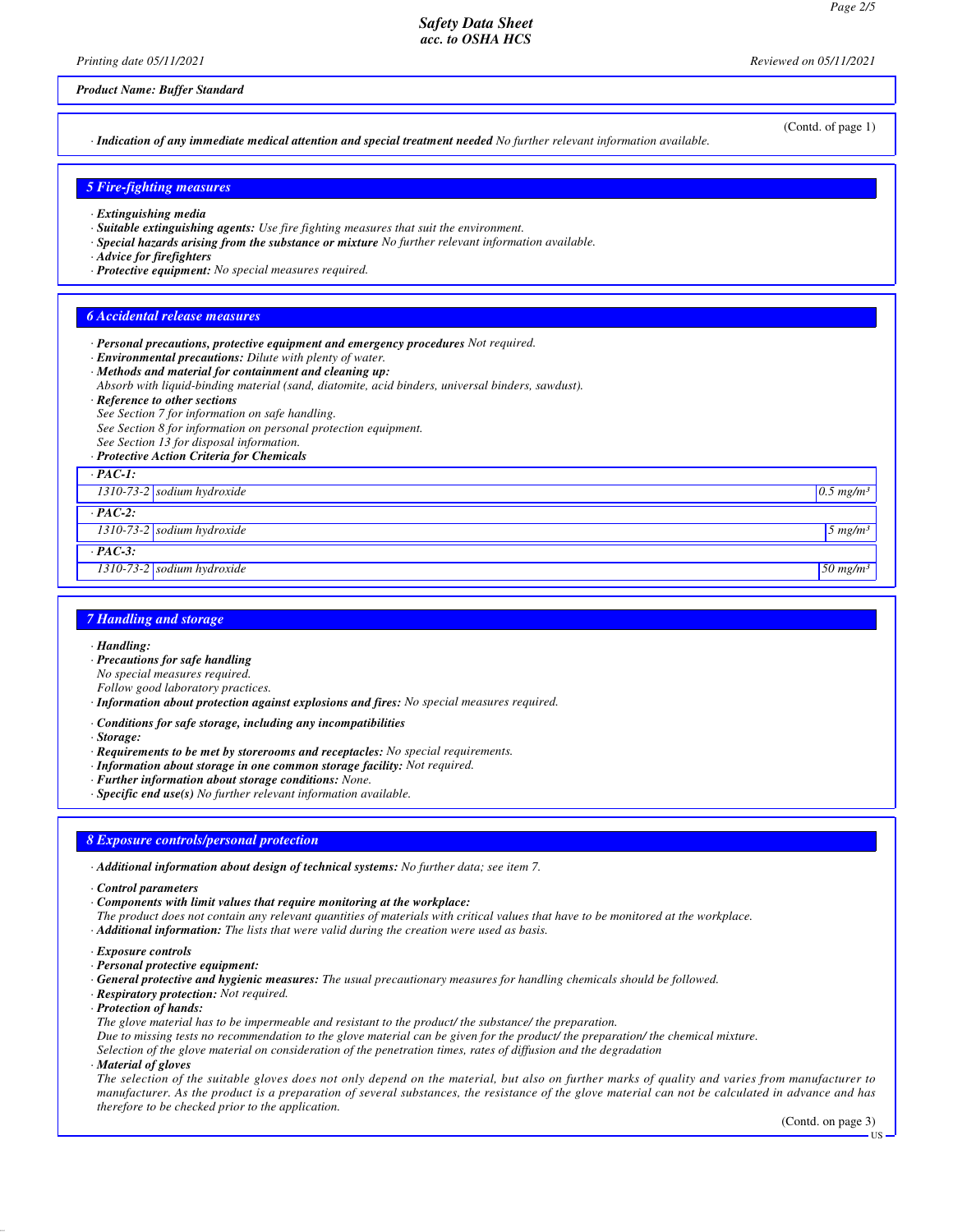*Safety Data Sheet acc. to OSHA HCS*

*Printing date 05/11/2021 Reviewed on 05/11/2021*

*Product Name: Buffer Standard*

|                                                                          | (Contd. of page 2)                                                                                                    |
|--------------------------------------------------------------------------|-----------------------------------------------------------------------------------------------------------------------|
| · Penetration time of glove material                                     | The exact break through time has to be found out by the manufacturer of the protective gloves and has to be observed. |
| · Eye protection: Goggles recommended during refilling.                  |                                                                                                                       |
|                                                                          |                                                                                                                       |
| 9 Physical and chemical properties                                       |                                                                                                                       |
| · Information on basic physical and chemical properties                  |                                                                                                                       |
| <b>General Information</b><br>$\cdot$ Appearance:                        |                                                                                                                       |
| Form:                                                                    | Liquid                                                                                                                |
| Color:                                                                   | According to product specification                                                                                    |
| $\cdot$ Odor:<br>· Odour Threshold:                                      | Characteristic<br>Not applicable.                                                                                     |
| $\cdot$ pH-value at 20 °C (68 °F):                                       | 11                                                                                                                    |
| $\cdot$ Change in condition                                              |                                                                                                                       |
| <b>Melting point/Melting range:</b>                                      | Undetermined.                                                                                                         |
| <b>Boiling point/Boiling range:</b>                                      | 100 °C (212 °F)                                                                                                       |
| · Flash point:                                                           | Not applicable.                                                                                                       |
| · Flammability (solid, gaseous):                                         | Not applicable.                                                                                                       |
| · Decomposition temperature:                                             | Not applicable.                                                                                                       |
| $\cdot$ Auto igniting:                                                   | Product is not selfigniting.                                                                                          |
| · Danger of explosion:                                                   | Product does not present an explosion hazard.                                                                         |
| <b>Explosion limits:</b>                                                 |                                                                                                                       |
| Lower:<br>Upper:                                                         | Not applicable.<br>Not applicable.                                                                                    |
|                                                                          |                                                                                                                       |
| $\cdot$ Vapor pressure at 20 °C (68 °F):                                 | $23$ hPa (17.3 mm Hg)                                                                                                 |
| $\cdot$ Density at 20 $\degree$ C (68 $\degree$ F)<br>· Relative density | 1.00011 g/cm <sup>3</sup> (8.34592 lbs/gal)<br>Not applicable.                                                        |
| · Vapor density                                                          | Not applicable.                                                                                                       |
| $\cdot$ Evaporation rate                                                 | Not applicable.                                                                                                       |
| · Solubility in / Miscibility with                                       |                                                                                                                       |
| Water:                                                                   | Fully miscible.                                                                                                       |
| · Partition coefficient (n-octanol/water): Not applicable.               |                                                                                                                       |
| · Viscosity:<br>Dynamic:                                                 | Not applicable.                                                                                                       |
| Kinematic:                                                               | Not applicable.                                                                                                       |
| · Solvent content:                                                       |                                                                                                                       |
| Water:                                                                   | 99.6%                                                                                                                 |
| <b>VOC</b> content:                                                      | $0.00 \%$                                                                                                             |
| <b>Solids content:</b>                                                   | $0.0 \%$                                                                                                              |
| Other information                                                        | No further relevant information available.                                                                            |

## *10 Stability and reactivity*

*· Reactivity No further relevant information available.*

*· Chemical stability*

*· Thermal decomposition / conditions to be avoided: No decomposition if used according to specifications.*

*· Possibility of hazardous reactions No dangerous reactions known.*

*· Conditions to avoid No further relevant information available.*

*· Incompatible materials: No further relevant information available.*

*· Hazardous decomposition products: No dangerous decomposition products known.*

## *11 Toxicological information*

*· Information on toxicological effects*

*· Acute toxicity:*

*· Primary irritant effect:*

*· on the skin: No irritant effect.*

(Contd. on page 4) US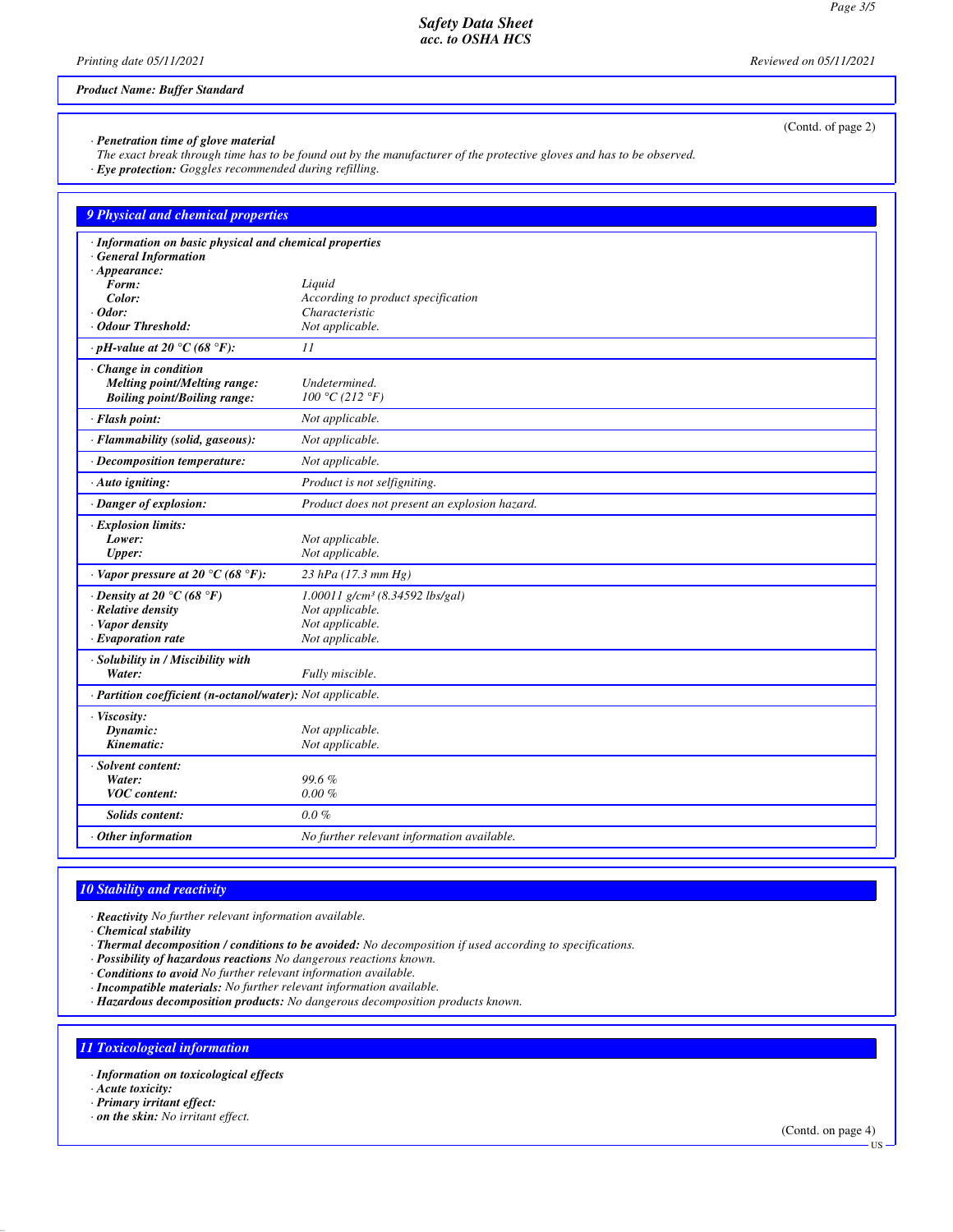*Safety Data Sheet acc. to OSHA HCS*

*Printing date 05/11/2021 Reviewed on 05/11/2021*

(Contd. of page 3)

*Product Name: Buffer Standard*

*· on the eye: No irritating effect.*

*· Sensitization: No sensitizing effects known.*

*· Additional toxicological information:*

*The product is not subject to classification according to internally approved calculation methods for preparations:*

*When used and handled according to specifications, the product does not have any harmful effects according to our experience and the information provided to us.*

*· Carcinogenic categories*

*· IARC (International Agency for Research on Cancer)*

*None of the ingredients is listed.*

*· NTP (National Toxicology Program)*

*None of the ingredients is listed.*

*· OSHA-Ca (Occupational Safety & Health Administration)*

*None of the ingredients is listed.*

## *12 Ecological information*

- *· Toxicity*
- *· Aquatic toxicity: No further relevant information available.*
- *· Persistence and degradability No further relevant information available.*
- *· Behavior in environmental systems:*
- *· Bioaccumulative potential No further relevant information available.*
- *· Mobility in soil No further relevant information available.*
- *· Additional ecological information:*
- *· General notes: Not hazardous for water.*
- *· Results of PBT and vPvB assessment*
- *· PBT: Not applicable.*
- *· vPvB: Not applicable.*
- *· Other adverse effects No further relevant information available.*

## *13 Disposal considerations*

- *· Waste treatment methods*
- *· Recommendation: Smaller quantities can be disposed of with household waste.*

*· Uncleaned packagings:*

- *· Recommendation: Disposal must be made according to official regulations.*
- *· Recommended cleansing agent: Water, if necessary with cleansing agents.*

## *14 Transport information*

| · UN-Number<br>· DOT, ADR, ADN, IMDG, IATA                                   | Not Regulated   |
|------------------------------------------------------------------------------|-----------------|
| $\cdot$ UN proper shipping name<br>· DOT, ADR, ADN, IMDG, IATA               | Not Regulated   |
| $\cdot$ Transport hazard class(es)                                           |                 |
| · DOT, ADR, ADN, IMDG, IATA<br>$\cdot$ Class                                 | Not Regulated   |
| · Packing group<br>· DOT, ADR, IMDG, IATA                                    | Not Regulated   |
| <b>Environmental hazards:</b>                                                | Not applicable. |
| Special precautions for user                                                 | Not applicable. |
| · Transport in bulk according to Annex II of MARPOL73/78 and the IBC<br>Code | Not applicable. |
| · UN "Model Regulation":                                                     | Not Regulated   |
|                                                                              |                 |

## *15 Regulatory information*

*· Safety, health and environmental regulations/legislation specific for the substance or mixture No further relevant information available.*

(Contd. on page 5)

US